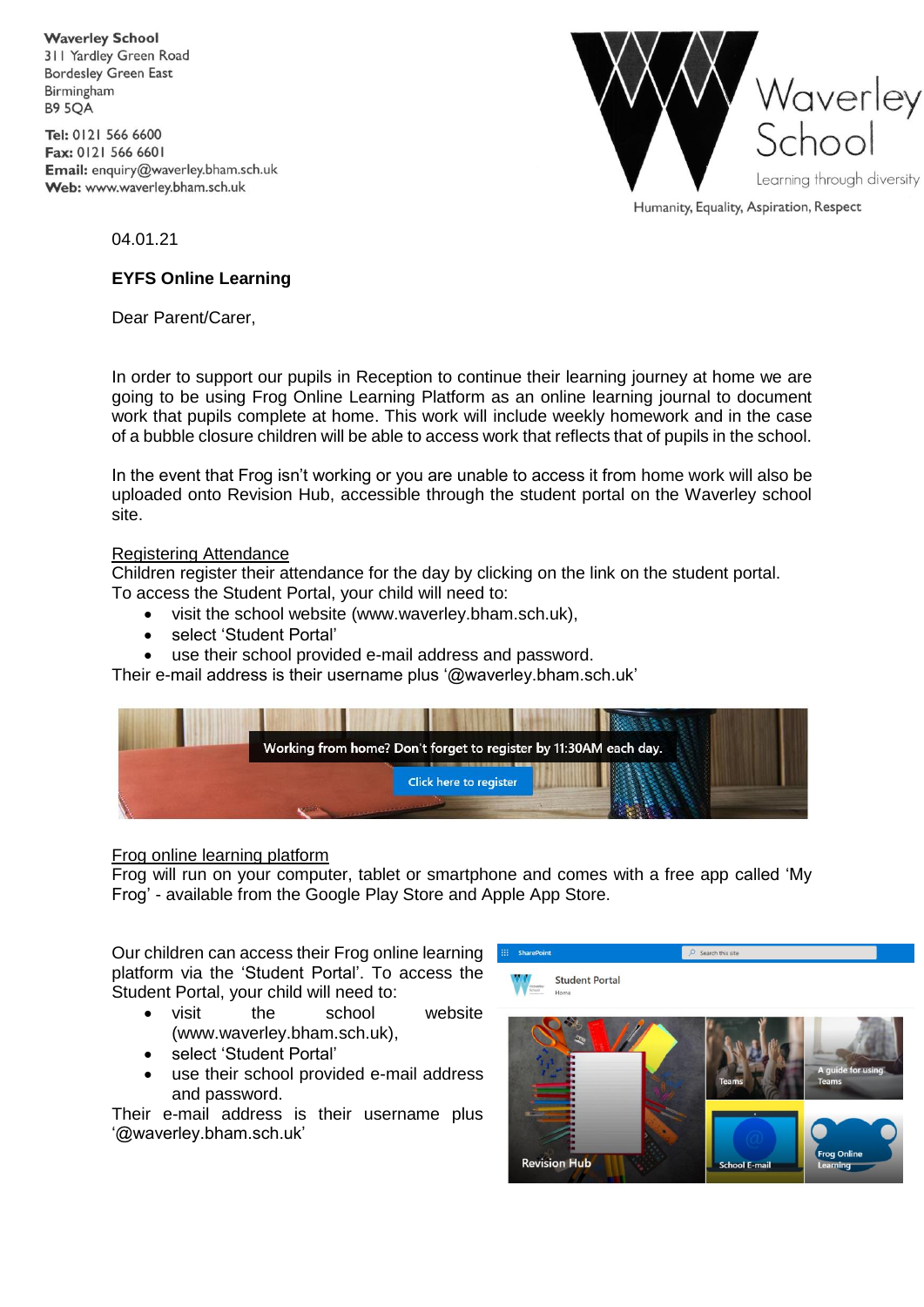

At the bottom of the page you will see a log into Frog icon.

To access your account for the first time:

1. Enter the username and password (used to access the main site)

Remember to install the My Frog app on your computer, tablet or smartphone for easy access.



**Shortlink:** bit.do/myfrog

## Revision Hub online learning platform

Our children can access Revision Hub via the 'Student Portal'. To access the Student Portal, your child will need to:

- visit the school website (www.waverley.bham.sch.uk),
- select 'Student Portal'
- use their school provided e-mail address and password.

Their e-mail address is their username plus '@waverley.bham.sch.uk'



Once into the Revision Hub they will have access to the Reception area, and work will be in the relevant weekly folder.